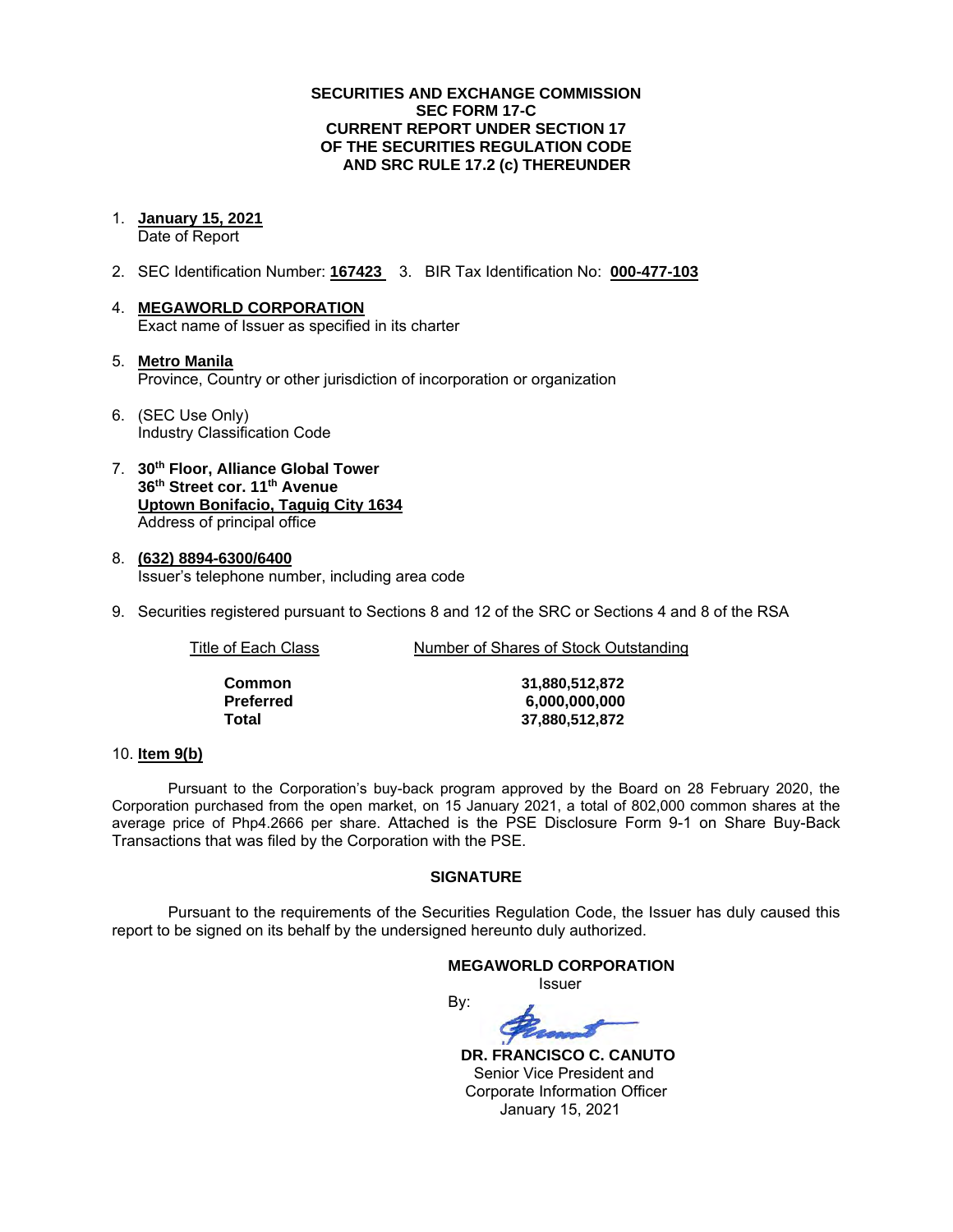# **SECURITIES AND EXCHANGE COMMISSION SEC FORM 17-C**

## **CURRENT REPORT UNDER SECTION 17 OF THE SECURITIES REGULATION CODE AND SRC RULE 17.2(c) THEREUNDER**

| 1. Date of Report (Date of earliest event reported)<br>Jan 15, 2021                                                                                                                                                                                 |                                                                             |  |  |  |  |
|-----------------------------------------------------------------------------------------------------------------------------------------------------------------------------------------------------------------------------------------------------|-----------------------------------------------------------------------------|--|--|--|--|
| 2. SEC Identification Number                                                                                                                                                                                                                        |                                                                             |  |  |  |  |
| 167423                                                                                                                                                                                                                                              |                                                                             |  |  |  |  |
|                                                                                                                                                                                                                                                     | 3. BIR Tax Identification No.                                               |  |  |  |  |
| 000-477-103                                                                                                                                                                                                                                         |                                                                             |  |  |  |  |
|                                                                                                                                                                                                                                                     | 4. Exact name of issuer as specified in its charter                         |  |  |  |  |
|                                                                                                                                                                                                                                                     | <b>MEGAWORLD CORPORATION</b>                                                |  |  |  |  |
| 5. Province, country or other jurisdiction of incorporation                                                                                                                                                                                         |                                                                             |  |  |  |  |
| <b>Metro Manila</b>                                                                                                                                                                                                                                 |                                                                             |  |  |  |  |
| 6. Industry Classification Code(SEC Use Only)                                                                                                                                                                                                       |                                                                             |  |  |  |  |
| 7. Address of principal office<br>30th Floor, Alliance Global Tower 36th Street cor. 11th Avenue Uptown Bonifacio,<br><b>Taguig City</b><br><b>Postal Code</b><br>1634<br>8. Issuer's telephone number, including area code<br>(632) 8894-6300/6400 |                                                                             |  |  |  |  |
| 9. Former name or former address, if changed since last report                                                                                                                                                                                      |                                                                             |  |  |  |  |
| N/A                                                                                                                                                                                                                                                 |                                                                             |  |  |  |  |
| 10. Securities registered pursuant to Sections 8 and 12 of the SRC or Sections 4 and 8 of the RSA                                                                                                                                                   |                                                                             |  |  |  |  |
| <b>Title of Each Class</b>                                                                                                                                                                                                                          | Number of Shares of Common Stock Outstanding and Amount of Debt Outstanding |  |  |  |  |
| Common                                                                                                                                                                                                                                              | 31,880,512,872                                                              |  |  |  |  |
| Preferred                                                                                                                                                                                                                                           | 6,000,000,000                                                               |  |  |  |  |
|                                                                                                                                                                                                                                                     | 11. Indicate the item numbers reported herein                               |  |  |  |  |
| Item $9(b)$                                                                                                                                                                                                                                         |                                                                             |  |  |  |  |

The Exchange does not warrant and holds no responsibility for the veracity of the facts and representations contained in all corporate disclosures, including financial reports. All data contained herein are prepared and submitted by the disclosing party to the Exchange, and are disseminated solely for purposes of information. Any questions on the data contained herein should be addressed directly to the Corporate Information Officer of the disclosing party.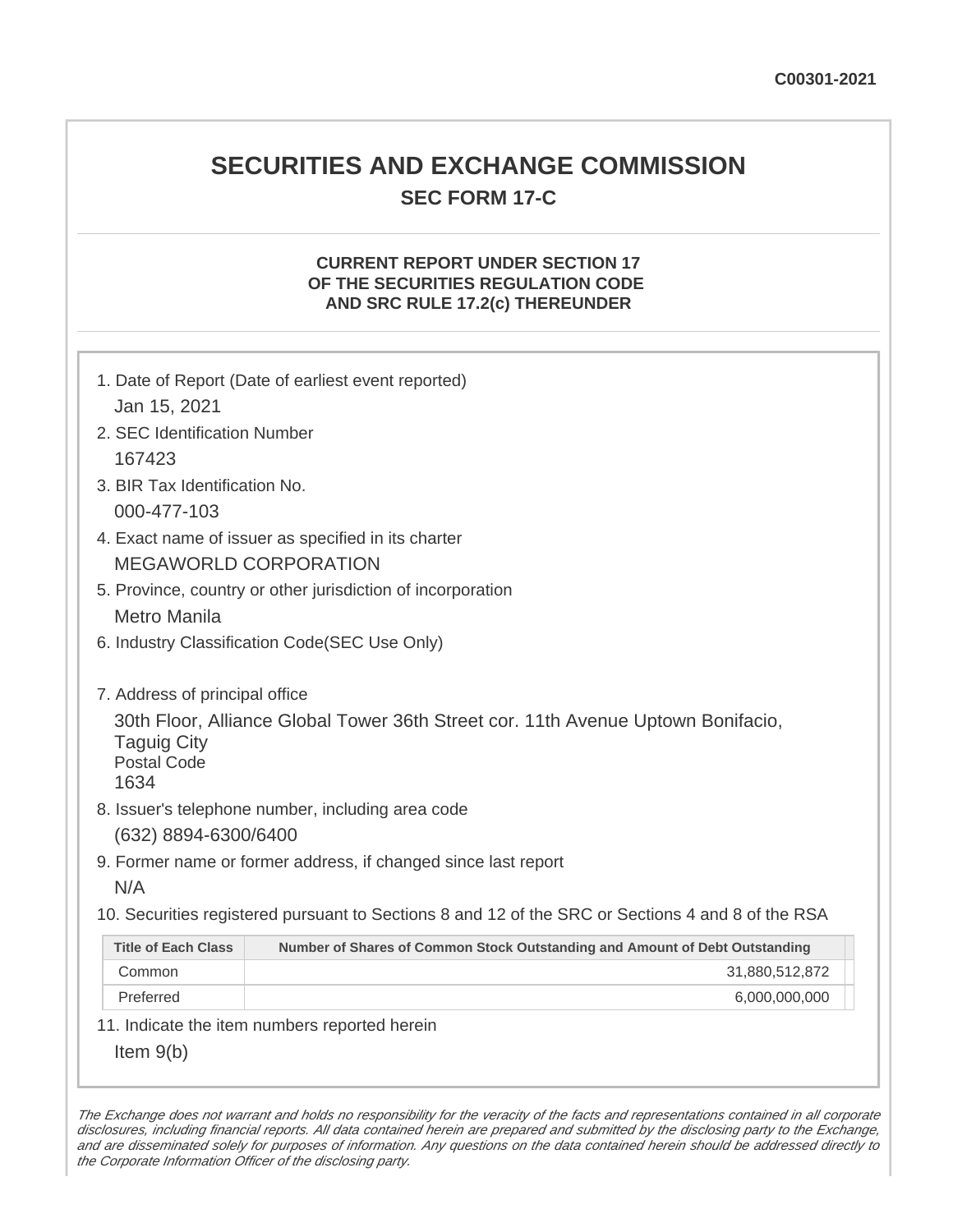

# **Megaworld Corporation MEG**

### **PSE Disclosure Form 9-1 - Share Buy-Back Transactions References: Section 9 of the Revised Disclosure Rules**

**Subject of the Disclosure**

Share Buy-Back Transactions

**Background/Description of the Disclosure**

Pursuant to the Corporation's buy-back program approved by the Board on 28 February 2020, the Corporation purchased from the open market, on 15 January 2021, a total of 802,000 common shares at the average price of Php4.2666 per share.

### **Type of Securities**

- **☑** Common
- □ Preferred N/A
- D Others N/A

### **Details of Share Buy-Back Transaction(s)**

| <b>Date of Transaction</b> | <b>Number of Shares Purchased</b> | <b>Price Per Share</b> |
|----------------------------|-----------------------------------|------------------------|
| Jan 15, 2021               | 1,000                             | 4.3000                 |
| Jan 15, 2021               | 111,000                           | 4.2900                 |
| Jan 15, 2021               | 101,000                           | 4.2800                 |
| Jan 15, 2021               | 208,000                           | 4.2700                 |
| Jan 15, 2021               | 259,000                           | 4.2600                 |
| Jan 15, 2021               | 49,000                            | 4.2500                 |
| Jan 15, 2021               | 53,000                            | 4.2400                 |
| Jan 15, 2021               | 14,000                            | 4.2300                 |
| Jan 15, 2021               | 6,000                             | 4.2200                 |
|                            | 802,000                           |                        |

#### **Effects on Number of Shares**